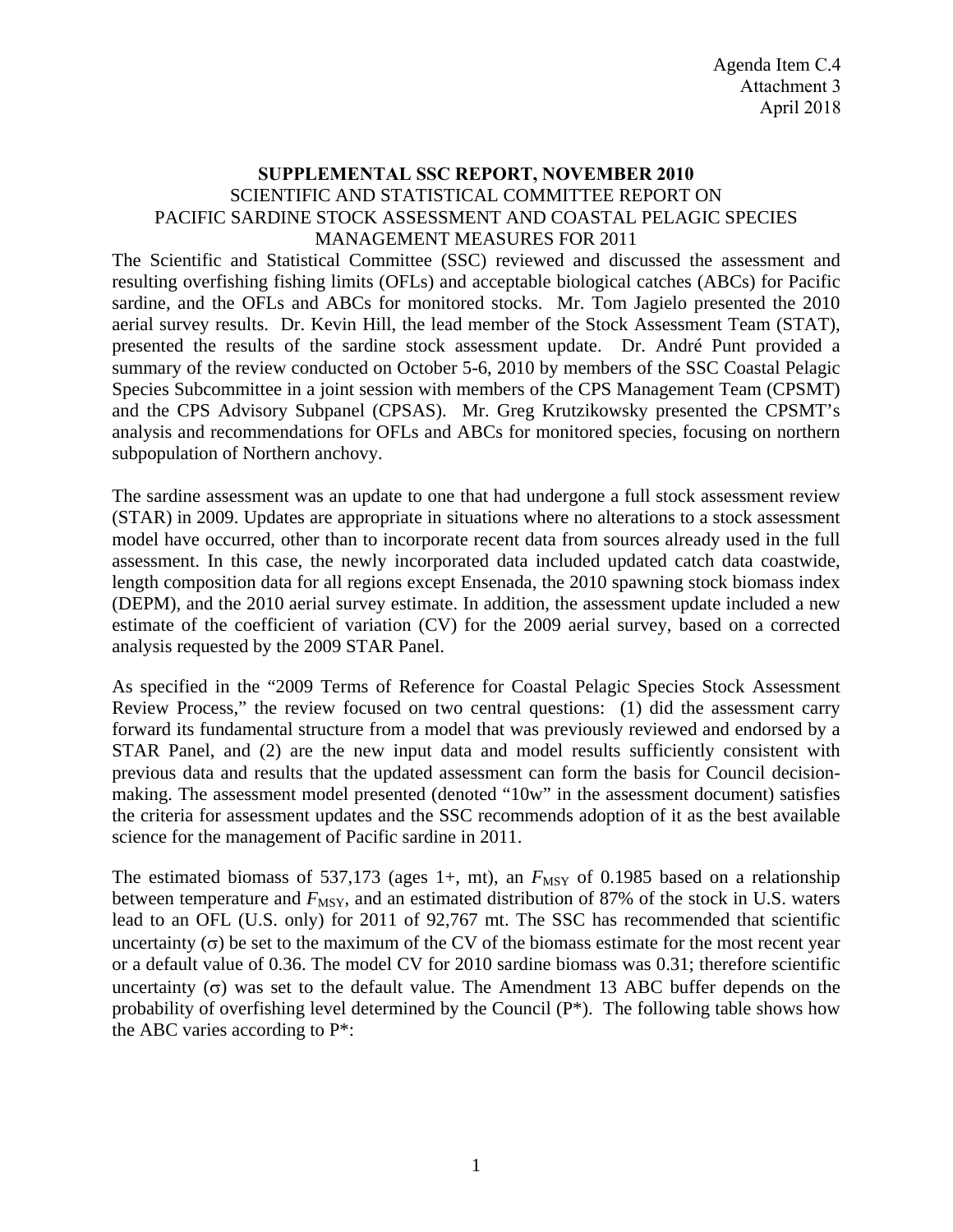| $OFL=92,767$ mt                                   | $P^* = 0.5$ | $P^* = 0.45$ | $P^* = 0.4$ | $P^* = 0.3$ | $P^* = 0.2$ |
|---------------------------------------------------|-------------|--------------|-------------|-------------|-------------|
| <b>BUFFER</b>                                     | $1.0\,$     | 0.956        | 0.913       | 0.828       | 0.739       |
| Allowable<br><b>Biological Catch</b><br>(ABC, mt) | 92,767      | 88,664       | 84,681      | 76,808      | 68,519      |

Table 1. Allowable Biological Catch estimates for an illustrative range of probability of overfishing (P\*) values.

Note: the selected value of  $P^*$  must be less than 0.5 to assure that the ABC<OFL

The SSC noted a number of aspects of the assessment that the Council may wish to consider when choosing a  $P^*$  for sardine and setting harvest specifications:

- There is a need to re-evaluate the assumption that selectivity for the aerial survey in the northern region is dome-shaped but the selectivity for the fishery in the same area is asymptotic. Assuming that survey selectivity is asymptotic and that survey catchability (q) is 1.0 leads to a more pessimistic appraisal of stock status. Changing the selectivity pattern for the survey selectivity is, however, outside of the CPS Terms of Reference for assessment updates and should be considered during the next full assessment in fall 2011.
- The estimate of absolute biomass from the assessment is sensitive to how the aerial survey data are included in the assessment.
- All model configurations examined in the assessment indicate a declining trend in abundance over recent years. Due to recent low recruitment, this decline is likely to continue.

The SSC also recommends that the full assessment in 2011 should examine how the CV for the 2009 survey is estimated based on results from the 2010 aerial survey and those of a 2011 aerial survey, if such a survey takes place. In addition, the 2011 assessment should examine the assumption that natural mortality,  $M$ , is constant and equal to  $0.4yr^{-1}$ .

## **OFLs and ABCs for Monitored Species**

Reference points for monitored CPS stocks are difficult to determine due to limited data to estimate biomass and productivity. The northern subpopulation of the northern anchovy is currently lightly fished, with inconsistent effort, making the time series of catch an unreliable indicator of stock status. The CPSMT compiled all the scientific information on northern anchovy and found only two estimates of biomass: egg and larval production estimates from the 1970s and a recent acoustic survey by researchers at the Southwest Fisheries Science Center. The average of these two estimates is approximately 130,000 mt. Following considerable discussion, the SSC recommended that the OFL be set by multiplying the biomass estimate of 130,000 mt by 0.3, the  $F_{\text{MSY}}$  value for Pacific mackerel. This was considered appropriate because anchovy are likely to be as productive as Pacific mackerel. With the established uncertainty buffer of 75%, this gives an OFL of 39,000 mt and an ABC of 9,750 mt. These estimates are uncertain because productivity is poorly known, the abundance estimates are dated, and the acoustic survey methodology has yet to be reviewed (see Item I.3). This OFL and ABC should be updated when new biomass estimates or information on productivity become available.